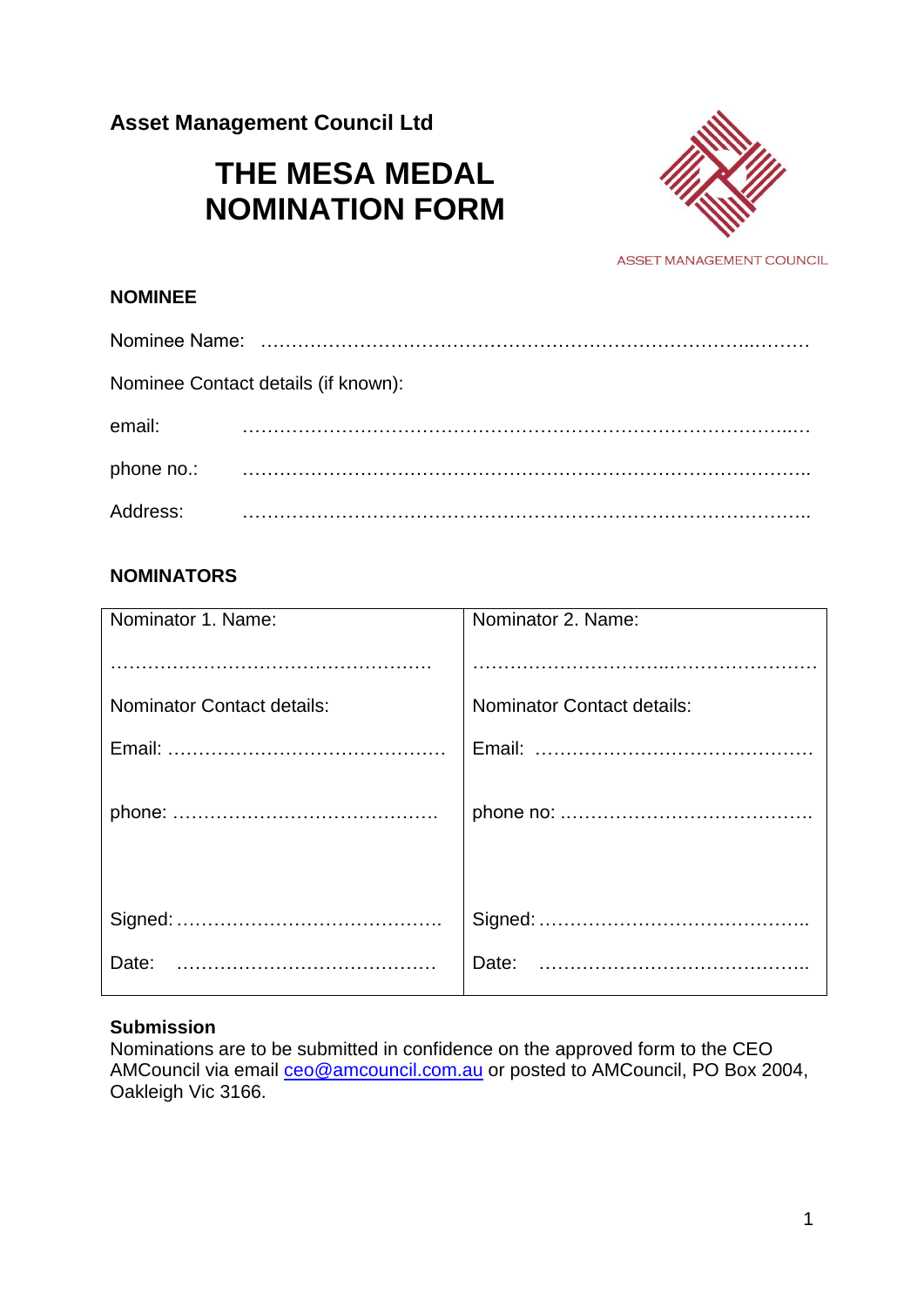# **Part 1 Nomination Criteria**

In no more than half a page per criteria please demonstrate how the nominee meets the following criteria:-

1. Outstanding achievement in asset management delivery

2. Conspicuous service to the asset management profession

3. Eminence in the asset management community

4. Conspicuous development of the science and/or practice of asset management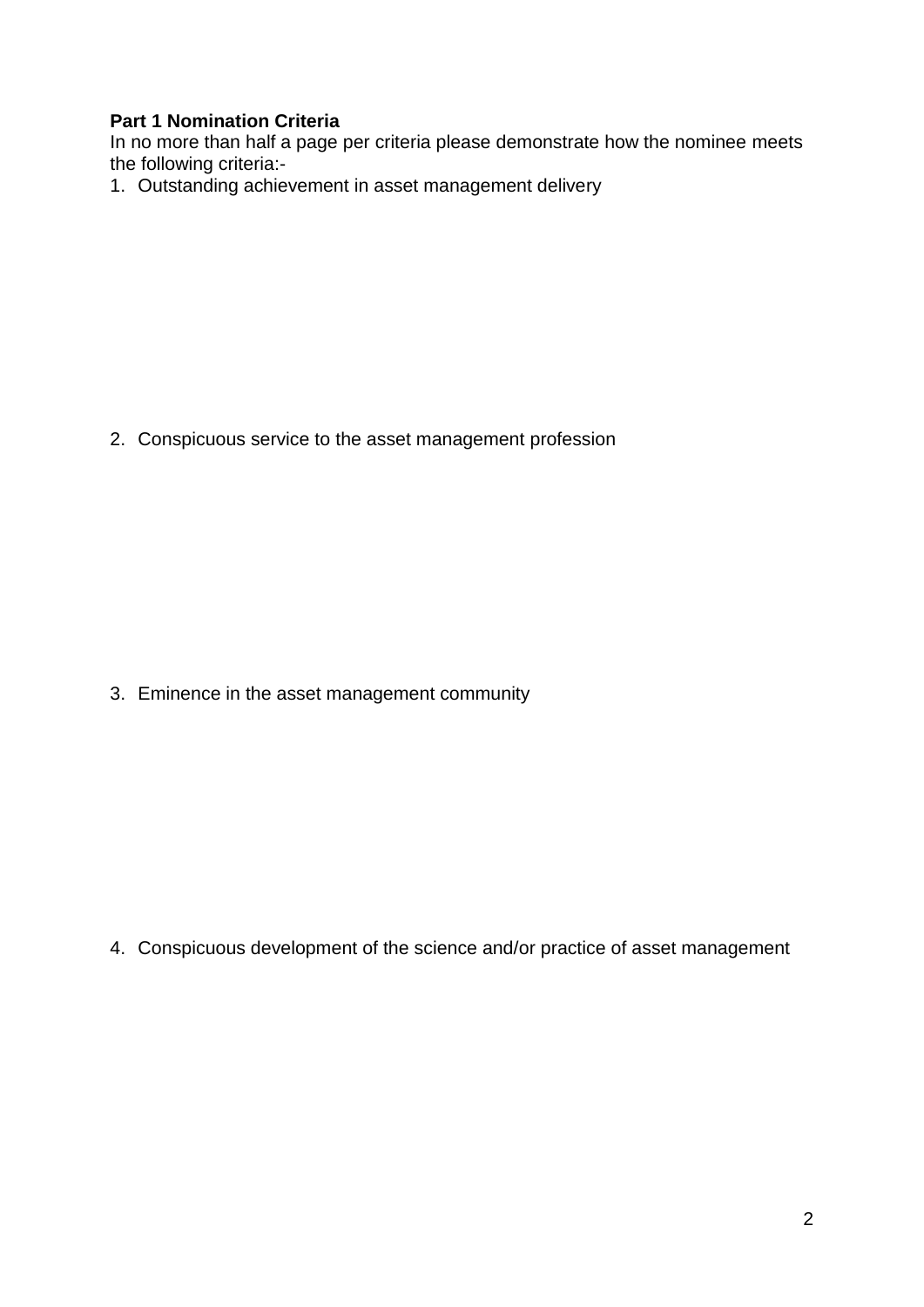## **Part 2 Attributes**

*Note: Nominations do not need to address every area of the above attributes. Please address the attribute areas relevant to the nominee and their career.*

1. Advancing the community's welfare through applying the discipline of asset management

2. Extending the knowledge-base of the profession through research and development activities

3. Educating for the future through teaching and/or education activity or support

4. Contributions to the profession through professional society activities

5. Contributions to the profession though leadership and management